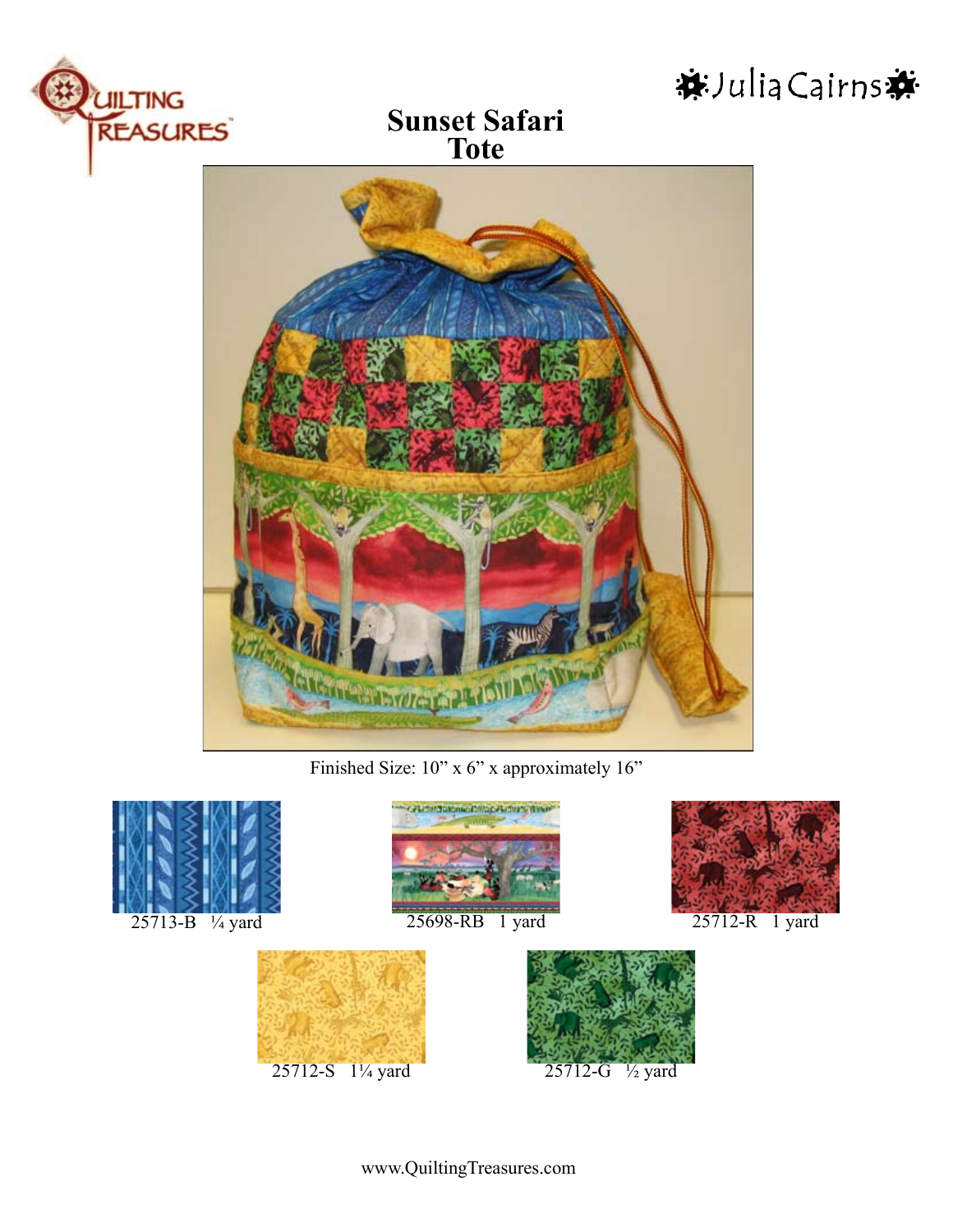# **Name: Sunset Safari Tote**

Skill Level: Easy Piecing with sewing skills Designed by: Peggy Smith Welchert Finished Size: 10"x 6" x approximately 16"

Seam Allowance: ¼ " or as indicated Press carefully as directed in each step. Back stitch at the start and finish off each seam.

### **Fabric:**

25698RB (animal border print) - 1 yard 25712R (red) - 1 yard 25712S (gold) - 1 yard 25712G (green) - ½ yard 25713B (blue) - ¼ yard

### **Additional supplies:**

Batting (a thin stable cotton or cotton/polyester blend) - 1 piece 7½ " x 33", 1 piece 17" x 33" 1 package 54" boot strings (long sturdy shoelaces)

### **Cutting:**

25698RB (animal border print) – cut 1 piece  $7\frac{1}{2}$  " x 33" centering alligators and large animals

 $25712S$  (gold) - cut 1 strip  $1\frac{1}{2}$  "x width of fabric, 1 piece 15"x 32½ ", 1 piece 9½" x 33",

1 piece  $6\frac{1}{2}$ " x width of fabric.

*25712R* (red) -1 piece 22" x 34", 2 pieces 1½ "x width of fabric, 2 pieces 2½ " x width of fabric.

 $25712G$  (green) - 3 pieces  $1\frac{1}{2}$ " x width of fabric, 1 piece 13" x 32½″

*25713B* (blue) - 1 piece 6" x 32½″

# **Piecing Tote Front:**

Checkered Panel: Sew together lengthwise 1½" piece of GREEN to a  $1\frac{1}{2}$ " piece of RED to a  $1\frac{1}{2}$ " piece of GREEN as in figure 1. Press seams toward the green or open. Cut into 16 red green units, 1½" wide.



Sew together lengthwise a  $1\frac{1}{2}$ " piece of GOLD to a  $1\frac{1}{2}$ " piece of RED to a 1½" piece of GREEN as in figure 2. Press seams toward the red or open. Cut into 16 multicolor units 1½″ wide.



Sew red green units to multicolor units making a Strip Set Unit as in figure 3. Press away from the gold or open.



Sew a 6″ x 32½ " of BLUE to the top of the Strip Set Unit. To the bottom sew a 13"x 32½ " of GREEN creating a unit that measures  $21\frac{1}{2}$  " x  $32\frac{1}{2}$  ". Press toward the non pieced fabrics, Tote Front.

Machine Quilt the Tote Front: Layer the RED 22"x 34" fabric piece, wrong side up on the table. Place the 17″ x 33″ piece of batting on top, aligning the 22″ edge and centering the 34″ width.

Place the Tote Front, right side up on top of the batting. The BLUE fabric will be lying directly on top of the RED fabric; there will be no batting in the middle. Baste the sandwich together using pins, thread or spray adhesive. Top Stitch in a Cross Hatching Pattern, using the diagonal of the squares, as a guide from the top of the Strip Set Unit to the bottom of the GREEN fabric. Baste the raw edges of the blue fabric to the red fabric. Trim the left and right sides of the Tote Front to match the Strip Set Unit. Place a basting stitch through all three layers at the intersection of the Strip Set Unit and the GREEN fabric. This will be used to position the inside pocket.

**Pockets:** Inside Pocket; using the 15"x 32½" piece of GOLD fabric, fold in half lengthwise matching raw edges, sew a  $\frac{1}{4}$  seam along the  $32\frac{1}{2}$  edge only. Press the seam toward one side then turn the tube right side out creating a  $7\frac{1}{2}$ " x  $32\frac{1}{2}$ " tube. Top stitch  $\frac{1}{4}$ " away from each long folded edge, and then place a second row of top stitching close to one of the folded edges. You will have two top stitch lines on one long edge. On the RED side of the Tote Front, pin the pocket in place, using the basting stitches as a guide line. If the Inside Pocket is wider then the Tote Front, trim the Inside Pocket to the same size as the Tote Front. Stitch close to the 3 outside edges.

Outside Pocket; using the 9½ " x 33" of GOLD fabric, wrong side up on table with the remaining batting piece on top. Lay the  $7\frac{1}{2}$ " x 33" ANIMAL PRINT, right side up on top. The bottom raw edges should be even. Baste the sandwich together. Machine quilt at water level of the print and another following the upper tree lines down the trunks of the trees and back up again. To finish the top long edge of the GOLD fabric, fold the raw edge